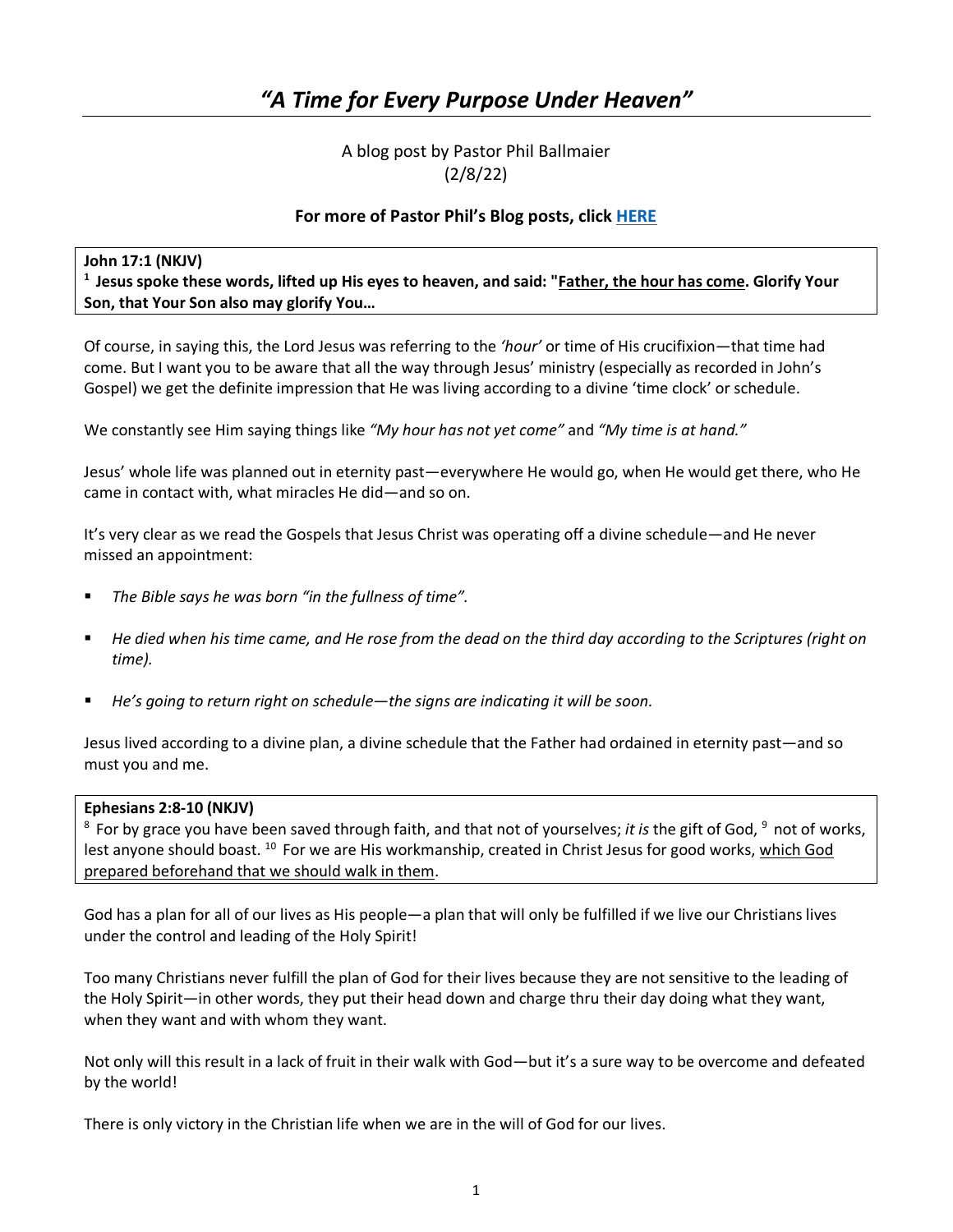One of the profound principles that we learn from Jesus' life and ministry is being sensitive to where the Lord Jesus thru the power of the Holy Spirit is working and therefore leading you and I to be at any given time:

#### **John 12:26 (NKJV)**

**26 If anyone serves Me, let him follow Me; and where I am, there My servant will be also. If anyone serves Me, him** *My* **Father will honor** [with victory and blessing]**.** 

The only life that counts, the only life that has eternal value in the eyes of God—is a Christian's life that is being led by the Holy Spirit and lived on purpose—

#### As one author put it—

 *"Only a Christian has any sense of divine purpose and direction. For the Christian every moment, every second counts for eternity and is to be used for the glory of God because you've been redeemed by Him. Paul said in 1 Corinthians 6:19-20: 'You no longer belong to yourself; you were bought out of slavery with the precious blood of Jesus Christ…Therefore, you are to live for Him and bring Him glory thru your life that now belongs to Him.'"*

And so, once again—your life has been purchased by God and you are to now use it for Him.

That doesn't mean you can't go on vacation, watch a ballgame, or spend the afternoon with a dear friend—but it does mean that you and I can't waste precious time either.

#### To quote that same author again—

 *"Is everyday being used to serve God because you belong to him? Most Christians dilly dally and frivolously waste their time on meaningless, empty things. Wasting precious time hanging around watching TV or generally sleeping their life away. If most of us spend our employers time the way we spend God's time—we'd be looking for a new job! Listen Christian, you are living for an eternal purpose. Every moment counts."* 

#### **John 9:4 (NKJV)**

4 [Jesus said] I must work the works of Him who sent Me while it is day; *the* night is coming when no one can work.

This is a solemn reminder to everyone who is a Christian that life's *"day"* (opportunities to serve God) is swiftly passing away—and the night is coming (physical death) when our service on earth will be forever over.

As someone has said—*"There is only one life it will soon be past and only what is done for Christ will last."*

Imagine that the days of your life are like worthless pieces of fake money that you might see used in a board game—we'll call it the *'Game of Life.'*

A game where God is letting you use your time (which is intrinsically worthless) to *buy* valuable opportunities to serve Him—opportunities that will bring you priceless eternal rewards in heaven. The person whose time is spent on him or herself winds up with a worthless, wasted life—but the person who spends their time serving Jesus winds up with a precious life and a priceless eternity!

The great sixteenth–century reformer Philipp Melanchthon kept a record of every wasted moment and took his list to God in confession at the end of each day—it's a small wonder that God used him in such great ways.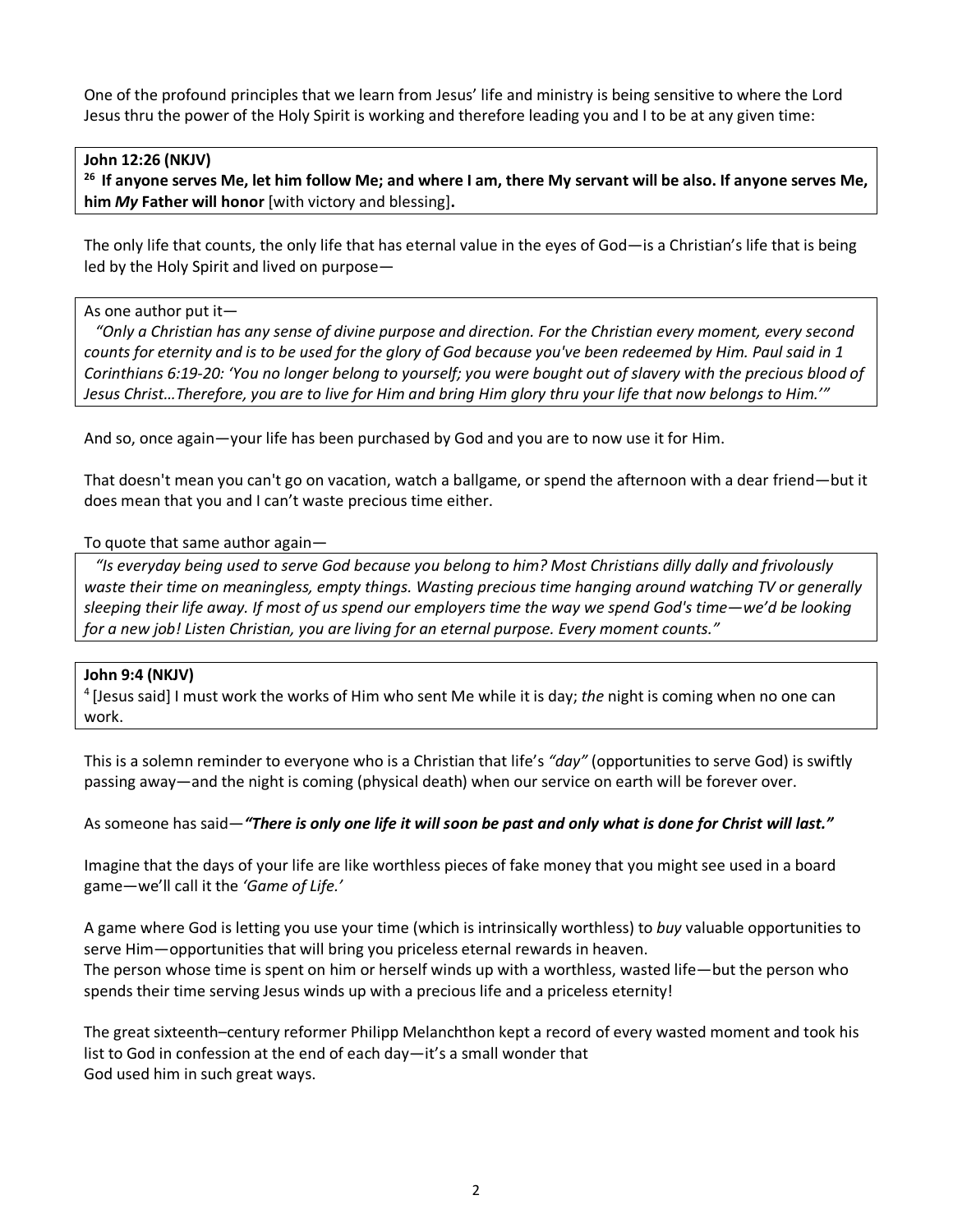## **Psalms 90:12 (NKJV)**

12 So teach *us* to number our days, that we may gain a heart of wisdom.

None of us knows how many days we will have in our lives here on earth—but here we are being told to *"make every day count"*! How? By walking with purpose and not wasting our opportunities to be used by God—

## **Ephesians 5:15-17 (NLT2)**

 $15$  So be careful how you live. Don't live like fools, but like those who are wise.  $16$  Make the most of every opportunity in these evil days. 17 Don't act thoughtlessly [don't meander], but understand what the Lord wants you to do [live with eternal purpose].

Paul is pointing out to us that evil times *create* opportunities for good—opportunities that are actually created *by* evil days.

Henry Ford said this during the Great Depression*—"These are actually good times—the problem is only a few people know it."* What others saw as *tragedy* Ford saw as *opportunity*—in his case the opportunity to make money.

The same is true for Christians today, only the opportunity set before us is not to make money—it's to save souls! For Christians these are very good times, the problem is only a few realize it (Col.3:2)—so let's get busy!

As more and more people try to live their lives *without* God and are experiencing more and more problems and emptiness—it creates more and more opportunities for us to point them to the only One Who can give them purpose and bring meaning to their lives (not to mention save them from hell)—the Lord Jesus Christ!

As Jesus said, *"The fields are white unto harvest ("the world is filled with souls ready to be harvested for God's Kingdom")—pray that God will send more workers into the harvest."*

## **God is able to do exceedingly abundantly in these last days to reach people with the Gospel.**

But how effective you're going to be in reaching people for Jesus and fulfilling the ministry God has ordained for you—is going to depend on how sensitive you are to the leading of the Holy Spirit! That will be determined by how much time you spend with the Lord in prayer and in His Word.

There are no shortcuts in being spiritually fruitful for the Lord any more than there are short cuts in growing real fruit as a farmer.

Let me close with some personal application from the words of our Lord Jesus Christ when He said, **"Father, the hour has come…" (John 17:1)**

We could paraphrase this based on what Jesus said in John 13:1 to start the evening**—"My hour has come."**

Of course, the Lord in saying this used to term **'hour'** to represent a moment in history—not a sixty-minute period of time.

A lot of you are discouraged because you've been praying for something for a long time—some of you for years (the salvation of your spouse, the return of a wayward or prodigal son or daughter, the birth of a child...etc.) And perhaps now you've pretty much given up that your prayers will ever be answered.

If that is where you find yourself this morning—remember these two Scriptures: